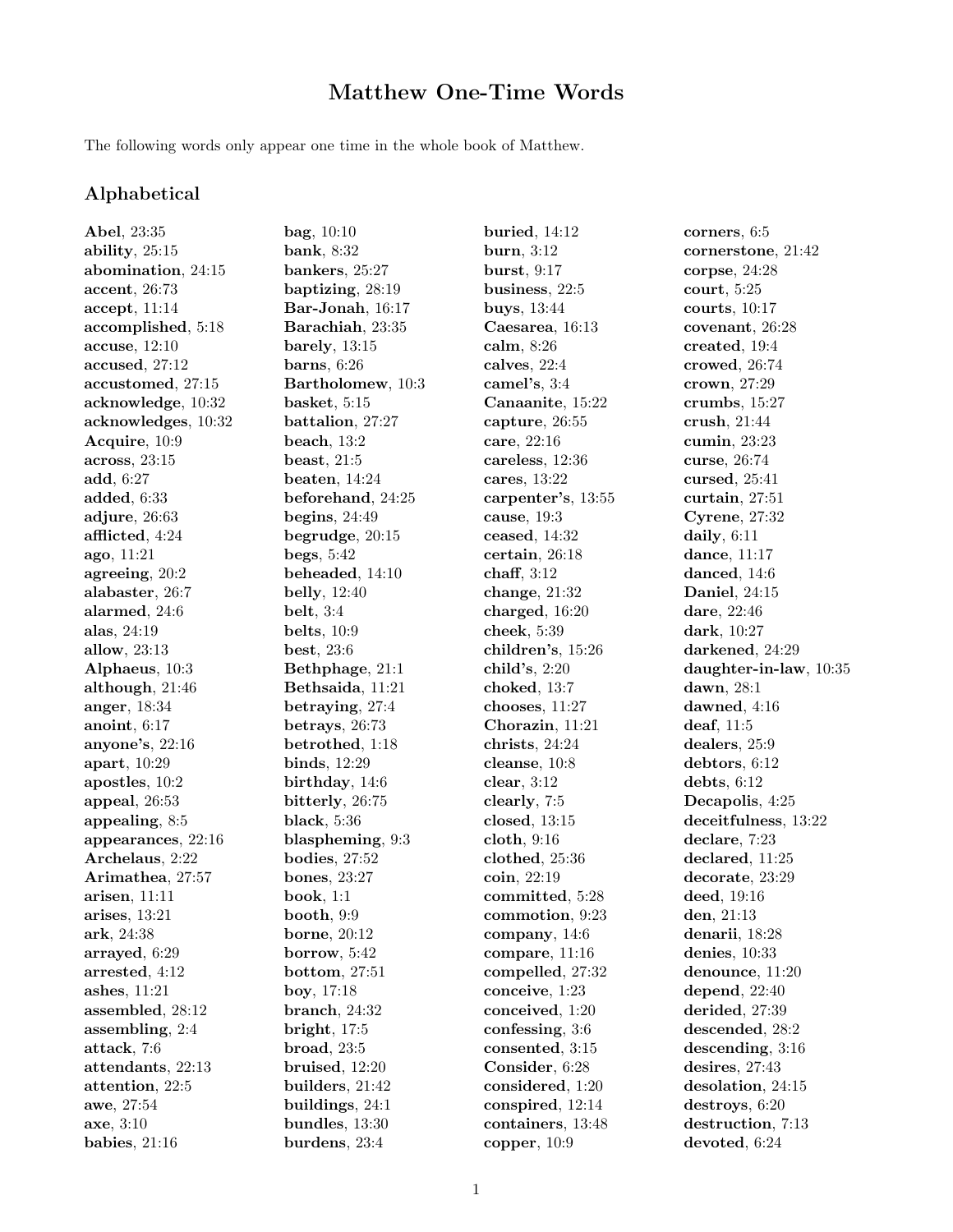devoured, 13:4 dies, 22:24 difficulty, 19:23 diligently, 2:8 dill, 23:23 dinner, 22:4 dipped, 26:23 directing, 15:35 dirge, 11:17 discharge, 9:20 discussed, 21:25 disfigure, 6:16 dish, 26:23 divorced, 5:32 doctrines, 15:9 dot, 5:18 doubted, 28:17 dove, 3:16 doves, 10:16 dragged, 10:18 dressed, 11:8 drinks, 24:49 drove, 21:12 drowsy, 25:5 drunkard, 11:19 drunkards, 24:49 dull, 13:15 during, 26:5 dust, 10:14 dwell, 12:45 dwells, 23:21 ear, 26:51 early, 20:1 earnestly, 9:38 earthquakes, 24:7 eats, 24:49 eleven, 28:16 ends, 12:42 entangle, 22:15 entrusted, 25:14 envy, 27:18 equal, 20:12 escape, 23:33 especially, 8:33 established, 18:16 ever, 21:19 evidence, 18:16 exalts, 23:12 exceedingly, 2:10 exceeds, 5:20 exercise, 20:25 expelled, 15:17 expensive, 26:7 fact, 16:8 fail, 16:11 faint, 15:32 fair, 16:2

faithfulness, 23:23 faithless, 17:17 fallen, 27:52 famines, 24:7 farm, 22:5 farther, 26:39 fastened, 18:6 fat, 22:4 Father's, 26:29 fault, 18:15 feasts, 23:6 feeding, 8:30 feeds, 6:26 female, 19:4 fence, 21:33 fierce, 8:28 figs, 7:16 Fill, 23:32 Finally, 21:37 finding, 13:46 fine, 13:45 finger, 23:4 fishermen, 4:18 fishers, 4:19 fitting, 3:15 flask, 26:7 flasks, 25:4 flight, 24:20 flock, 26:31 flogged, 20:19 floor, 3:12 flour, 13:33 foal, 21:5 following, 26:58 fool, 5:22 fools, 23:17 footstool, 5:35 force, 11:12 forces, 5:41 foreman, 20:8 forfeits, 16:26 forgiveness, 26:28 forgotten, 16:5 fork, 3:12 forsaken, 27:46 founded, 7:25 fourth, 14:25 Foxes, 8:20 frankincense, 2:11 fraud, 27:64 free, 17:26 fresh, 9:17 fringes, 23:5 front, 21:2 furious, 2:16 further, 26:65 Gadarenes, 8:28

gaining, 27:24 gains, 16:26 Galilean, 26:69 gall, 27:34 garden, 13:32 garments, 27:35 gathers, 23:37 genealogy, 1:1 generosity, 20:15 Gennesaret, 14:34 Gentile, 18:17 gentle, 11:29 Gethsemane, 26:36 getting, 9:1 ghost, 14:26 glad, 5:12 gloomy, 6:16 glutton, 11:19 gnat, 23:24 God's, 22:21 Golgotha, 27:33 Gomorrah, 10:15 goods, 12:29 governors, 10:18 gracious, 11:26 grainfields, 12:1 grant, 20:23 grapes, 7:16 greed, 23:25 grew, 13:7 grinding, 24:41 grumbled, 20:11 Hades, 11:23 Hail, 27:29 hairs, 10:30 hall, 22:10 hallowed, 6:9 handed, 11:27 hanged, 27:5 happened, 8:33 harassed, 9:36 hardness, 19:8 headquarters, 27:27 heap, 6:7 hearts, 9:4 heat, 20:12 heir, 21:38 help, 15:25 helpless, 9:36 hen, 23:37 herdsmen, 8:33 Herodians, 22:16 Herod's, 14:6 herself, 9:21 highest, 21:9 hill, 5:14 hinder, 19:14

hindrance, 16:23 hire, 20:1 holes, 8:20 honey, 3:4 honors, 15:8 hook, 17:27 hope, 12:21 housetop, 24:17 housetops, 10:27 However, 17:27 human, 24:22 humble, 21:5 humbled, 23:12 hunger, 5:6 hymn, 26:30 hypocrisy, 23:28 hypocrite, 7:5 illnesses, 8:17 Immanuel, 1:23 implored, 14:36 imploring, 18:26 impostor, 27:63 increased, 24:12 inheritance, 21:38 inner, 24:26 inquired, 2:4 inscription, 22:20 instructor, 23:10 instructors, 23:10 insults, 5:22 intent, 5:28 interest, 25:27 invested, 25:27 invite, 22:9 invoke, 26:74 inwardly, 7:15 iota, 5:18 jailers, 18:34 Jericho, 20:29 joined, 19:6 judges, 12:27 judging, 19:28 keys, 16:19 kills, 23:37 kind, 13:47 kinds, 5:11 kingdoms, 4:8 kiss, 26:48 kissed, 26:49 knees, 18:26 knock, 7:7 knocks, 7:8 labor, 11:28 laborer, 10:10 lack, 19:20 laden, 11:28 lamentation, 2:18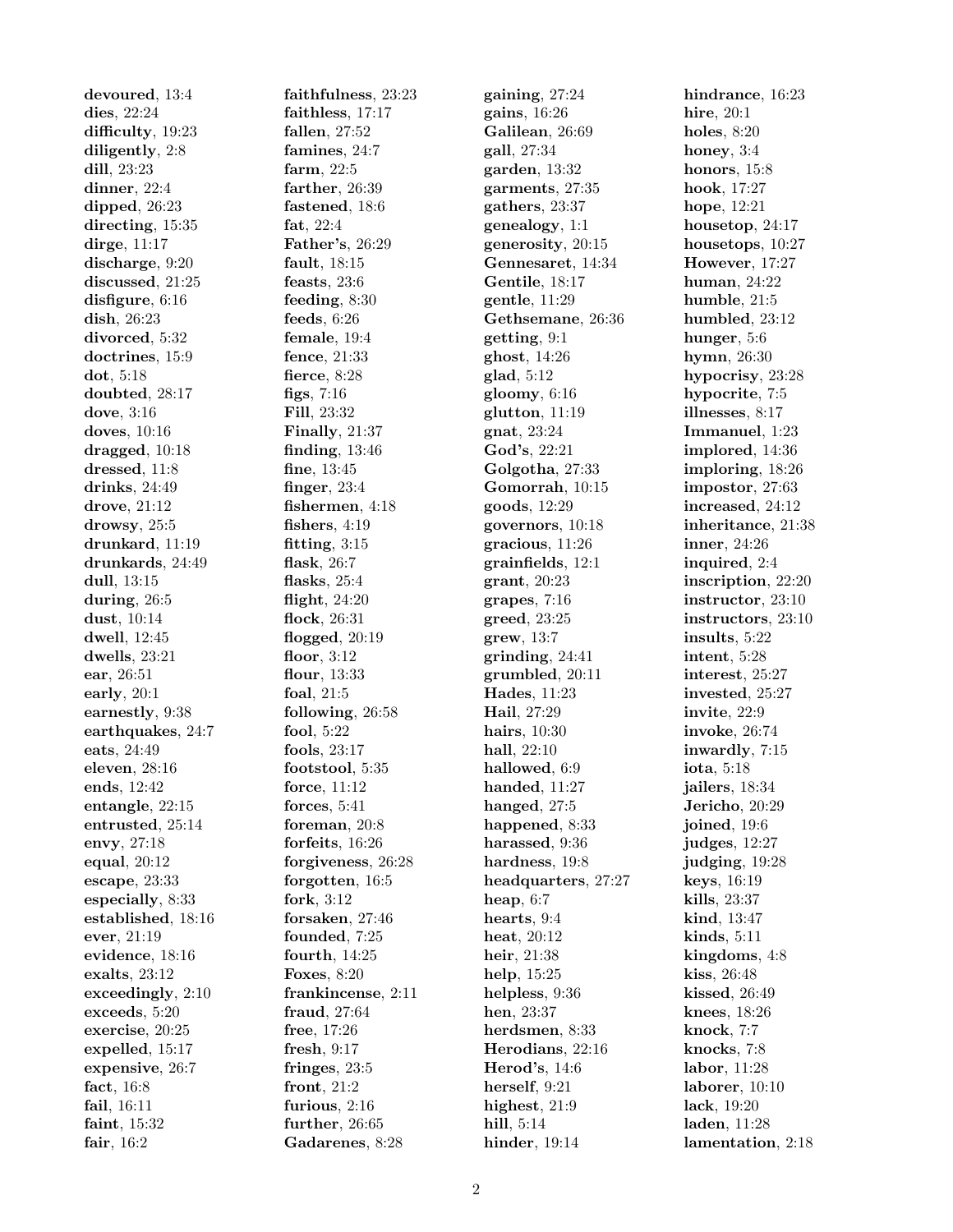lands, 19:29 larger, 13:32 later, 26:45 laughed, 9:24 law-breakers, 13:41 lawyer, 22:35 leased, 21:33 leather, 3:4 leavened, 13:33 legions, 26:53 lema, 27:46 leprosy, 8:3 lesson, 24:32 lift, 12:11 lifted, 17:8 likeness, 22:20 lilies, 6:28 linen, 27:59 lips, 15:8 listening, 2:9 listens, 18:15 locusts, 3:4 lodged, 21:17 longed, 13:17 looking, 27:55 looks, 5:28 Lord's, 21:42 lots, 27:35 lowly, 11:29 lustful, 5:28 Magadan, 15:39 main, 22:9 making, 9:23 malice, 22:18 malign, 10:25 marketplace, 20:3 married, 22:25 marrying, 24:38 marvelous, 21:42 master's, 25:18 matters, 23:23 mean, 26:70 measured, 7:2 measures, 13:33 meek, 5:5 memory, 26:13 mending, 4:21 merchant, 13:45 merciful, 5:7 messenger, 11:10 midnight, 25:6 mightier, 3:11 mile, 5:41 miles, 5:41 mill, 24:41 millstone, 18:6 minds, 21:32

minister, 25:44 mint, 23:23 miraculous, 14:2 miserable, 21:41 mixed, 27:34 money-changers, 21:12 monuments, 23:29 moon, 24:29 mounted, 21:5 murderers, 22:7 murders, 5:21 myrrh, 2:11 named, 27:57 names, 10:2 Nazarene, 2:23 necessary, 18:7 neck, 18:6 needle, 19:24 needs, 21:3 neglected, 23:23 neglecting, 23:23 nevertheless, 26:39 news, 11:5 Nineveh, 12:41 notice, 7:3 notorious, 27:16 numbered, 10:30 oaths, 14:9 obey, 8:27 offering, 5:23 one's, 19:3 opening, 2:11 opinion, 22:16 opportunity, 26:16 opposite, 27:61 orders, 8:18 oven, 6:30 overshadowed, 17:5 overturned, 21:12 owe, 18:28 oxen, 22:4 palace, 26:3 paralytics, 4:24 paralyzed, 8:6 parents, 10:21 passing, 20:30 patch, 9:16 paths, 3:3 paying, 10:8 payment, 18:25 peacemakers, 5:9 pearl, 13:46 perceived, 21:45 perishing, 8:25 persecution, 13:21 persuaded, 27:20 Peter's, 8:14

Pharisee, 23:26 Philip, 10:3 Philippi, 16:13 Philip's, 14:3 phrases, 6:7 phylacteries, 23:5 physician, 9:12 pick, 9:6 piece, 9:16 pigeons, 21:12 pinnacle, 4:5 plant, 15:13 played, 11:17 players, 9:23 playmates, 11:16 plentiful, 9:37 pluck, 12:1 point, 24:1 possess, 19:21 pouring, 26:12 practice, 23:3 practicing, 6:1 praise, 21:16 praised, 6:2 preached, 11:5 pregnant, 24:19 Preparation, 27:62 Presence, 12:4 preserved, 9:17 presume, 3:9 prevail, 16:18 prevented, 3:14 proceeds, 15:18 produced, 13:8 producing, 21:43 profane, 12:5 profit, 16:26 promised, 14:7 Prompted, 14:8 pronounce, 7:2 proof, 8:4 proper, 24:45 property, 25:14 prophecy, 13:14 prophesied, 11:13 prophet's, 10:41 proves, 13:22 punishment, 25:46 pure, 5:8 quarrel, 12:19 queen, 12:42 quench, 12:20 questions, 22:46 quietly, 1:19 Rachel, 2:18 Rahab, 1:5 Ramah, 2:18

ransom, 20:28 ravenous, 7:15 reader, 24:15 reaping, 25:24 rebuke, 16:22 receiving, 20:11 recline, 8:11 reclining, 9:10 recognized, 14:35 reconciled, 5:24 recovered, 20:34 refuse, 5:42 reigning, 2:22 rejected, 21:42 Rejoice, 5:12 rejoiced, 2:10 rejoices, 18:13 relaxes, 5:19 remembered, 26:75 render, 22:21 repay, 16:27 reply, 19:27 report, 9:26 reported, 18:31 resist, 5:39 resolved, 1:19 respect, 21:37 restore, 17:11 returning, 21:18 reveal, 11:27 revile, 5:11 reviled, 27:44 reviles, 15:4 riches, 13:22 riot, 27:24 river, 3:6 roadside, 20:30 robber, 26:55 robes, 26:65 rocks, 27:51 roof, 8:8 room, 6:6 rooms, 24:26 rooted, 15:13 ruler's, 9:23 rumors, 24:6 rushed, 8:32 Ruth, 1:5 sabachthani, 27:46 sackcloth, 11:21 saints, 27:52 saltiness, 5:13 Samaritans, 10:5 sanctuary, 23:35 sand, 7:26 sang, 11:17 satisfy, 28:14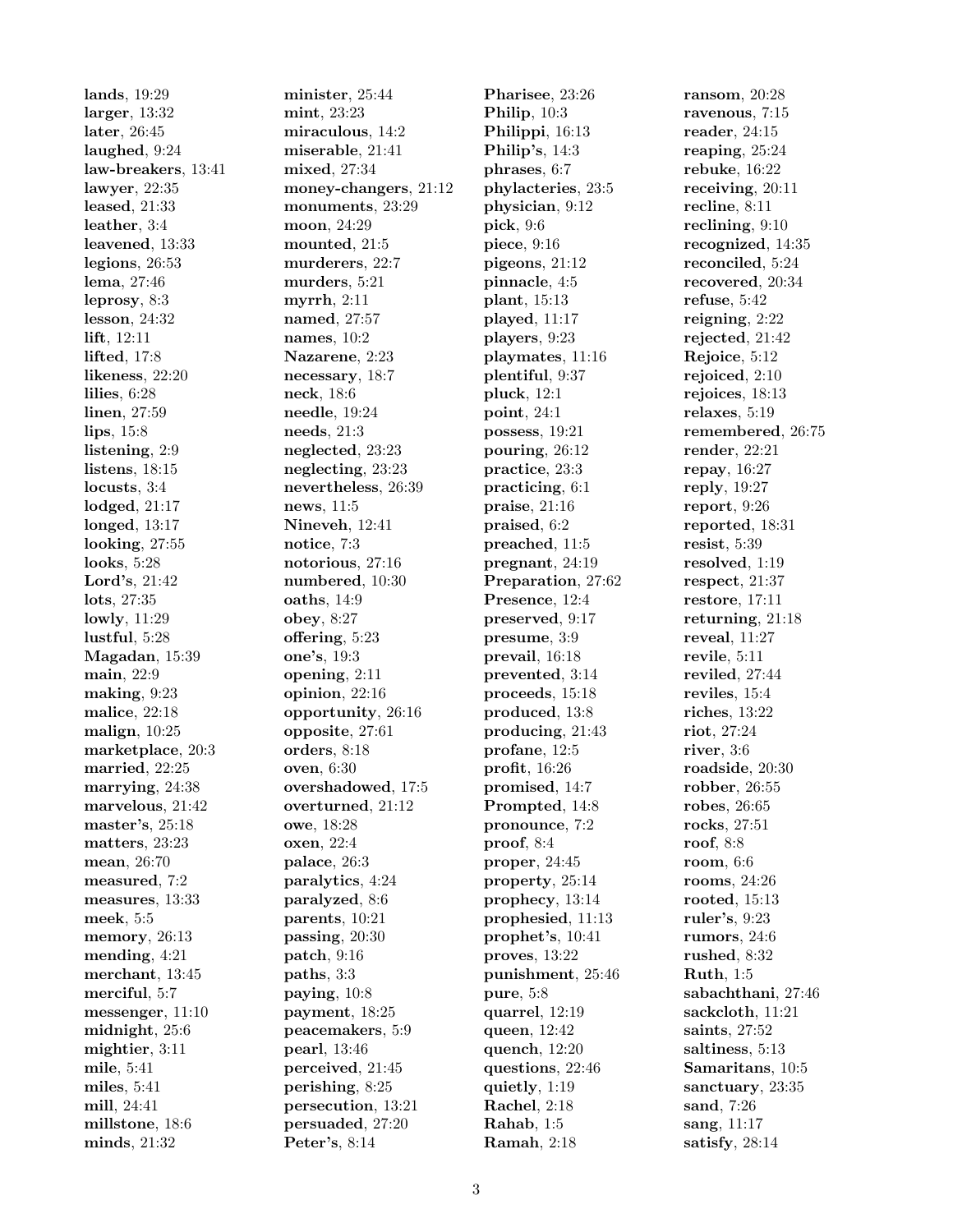scarlet, 27:28 scatters, 12:30 scorched, 13:6 scorching, 20:12 scourged, 27:26 sealing, 27:66 season, 21:34 seasons, 21:41 seated, 26:64 secretly, 2:7 secrets, 13:11 seizing, 18:28 self-indulgence, 23:25 sell, 19:21 sells, 13:44 sends, 5:45 sentenced, 23:33 separates, 25:32 serpent, 7:10 served, 20:28 settled, 25:19 seventh, 22:26 seventy-seven, 18:22 severely, 15:22 shadow, 4:16 shake, 10:14 shame, 1:19 shamefully, 22:6 shed, 23:35 shedding, 23:30 sheep's, 7:15 shekel, 17:27 shines, 24:27 shone, 17:2 shook, 27:51 shoulders, 23:4 shouted, 27:23 shouting, 21:9 showed, 4:8 shroud, 27:59 silenced, 22:34 simply, 5:37 sink, 14:30 sinned, 27:4 sister, 12:50 sits, 23:22 six, 17:1 Skull, 27:33 slander, 15:19 slapped, 26:67 slaps, 5:39 slaughtered, 22:4 slave, 20:27 slept, 25:5 slothful, 25:26 small, 15:34 smallest, 13:32

smoldering, 12:20 snatches, 13:19 snow, 28:3 someone, 12:29 soon, 24:32 sorry, 14:9 sort, 8:27 sorted, 13:48 souls, 11:29 sound, 6:2 sour, 27:48 South, 12:42 sows, 13:37 span, 6:27 speechless, 22:12 spilled, 9:17 spin, 6:28 split, 27:51 sponge, 27:48 sprang, 13:5 staff, 10:10 stars, 24:29 state, 12:45 stayed, 24:43 stealth, 26:4 steep, 8:32 sternly, 9:30 stirred, 21:10 stole, 28:13 stomach, 15:17 stoned, 21:35 stopping, 20:32 storm, 8:24 stormy, 16:3 story, 28:15 straight, 3:3 straining, 23:24 strangers, 27:7 street, 6:5 Stretch, 12:13 stretching, 12:49 strictly, 16:20 sue, 5:40 suffering, 8:6 suffers, 17:15 summer, 24:32 sung, 26:30 surely, 15:4 swallowing, 23:24 swamped, 8:24 swayed, 22:16 sworn, 5:33 Syria, 4:24 tables, 21:12 talking, 17:3 Tamar, 1:3 tasted, 27:34

taxes, 22:17 tears, 9:16 telling, 20:31 tells, 15:5 tempted, 4:1 tempter, 4:3 tender, 24:32 tents, 17:4 terms, 5:25 territory, 4:13 tested, 19:3 tetrarch, 14:1 Thaddaeus, 10:3 thank, 11:25 theft, 15:19 thief, 24:43 thing, 26:10 thirst, 5:6 thistles, 7:16 Thomas, 10:3 thornbushes, 7:16 thought, 20:10 threatening, 16:3 threshing, 3:12 thrones, 19:28 throwing, 27:5 tie, 23:4 tied, 21:2 till, 13:33 tithe, 23:23 toil, 6:28 tolerable, 11:24 toll, 17:25 top, 27:51 tore, 26:65 torment, 8:29 torn, 27:51 tower, 21:33 traded, 25:16 trained, 13:52 trample, 7:6 trampled, 5:13 transfigured, 17:2 travel, 23:15 treasury, 27:6 treated, 22:6 trembled, 28:4 tricked, 2:16 trimmed, 25:7 troops, 22:7 true, 22:16 trusts, 27:43 truthfully, 22:16 tunic, 5:40 tunics, 10:10 twice, 23:15 twisted, 17:17

twisting, 27:29 two-drachma, 17:24 unaware, 24:39 unbelief, 13:58 uncleanness, 23:27 underfoot, 7:6 understands, 13:23 unfruitful, 13:22 unjust, 5:45 Unleavened, 26:17 unquenchable, 3:12 unshrunk, 9:16 Untie, 21:2 unwashed, 15:20 uproar, 26:5 Uriah, 1:6 use, 7:2 uttered, 26:65 vain, 15:9 victory, 12:20 vine, 26:29 violence, 11:12 violent, 11:12 virgin, 1:23 vision, 17:9 visited, 25:36 void, 15:6 vultures, 24:28 wages, 20:8 wagging, 27:39 waist, 3:4 Wait, 27:49 washed, 27:24 waterless, 12:43 waters, 8:32 wayside, 21:19 weak, 26:41 weather, 16:2 week, 28:1 weightier, 23:23 welcomed, 25:35 wept, 26:75 whether, 27:49 whispered, 10:27 whitewashed, 23:27 wick, 12:20 wide, 7:13 widow, 22:24 wild, 3:4 winepress, 21:33 wings, 23:37 winnowing,  $3:12$ winter, 24:20 wished, 18:23 wither, 21:20 wives, 19:8 wondered, 15:31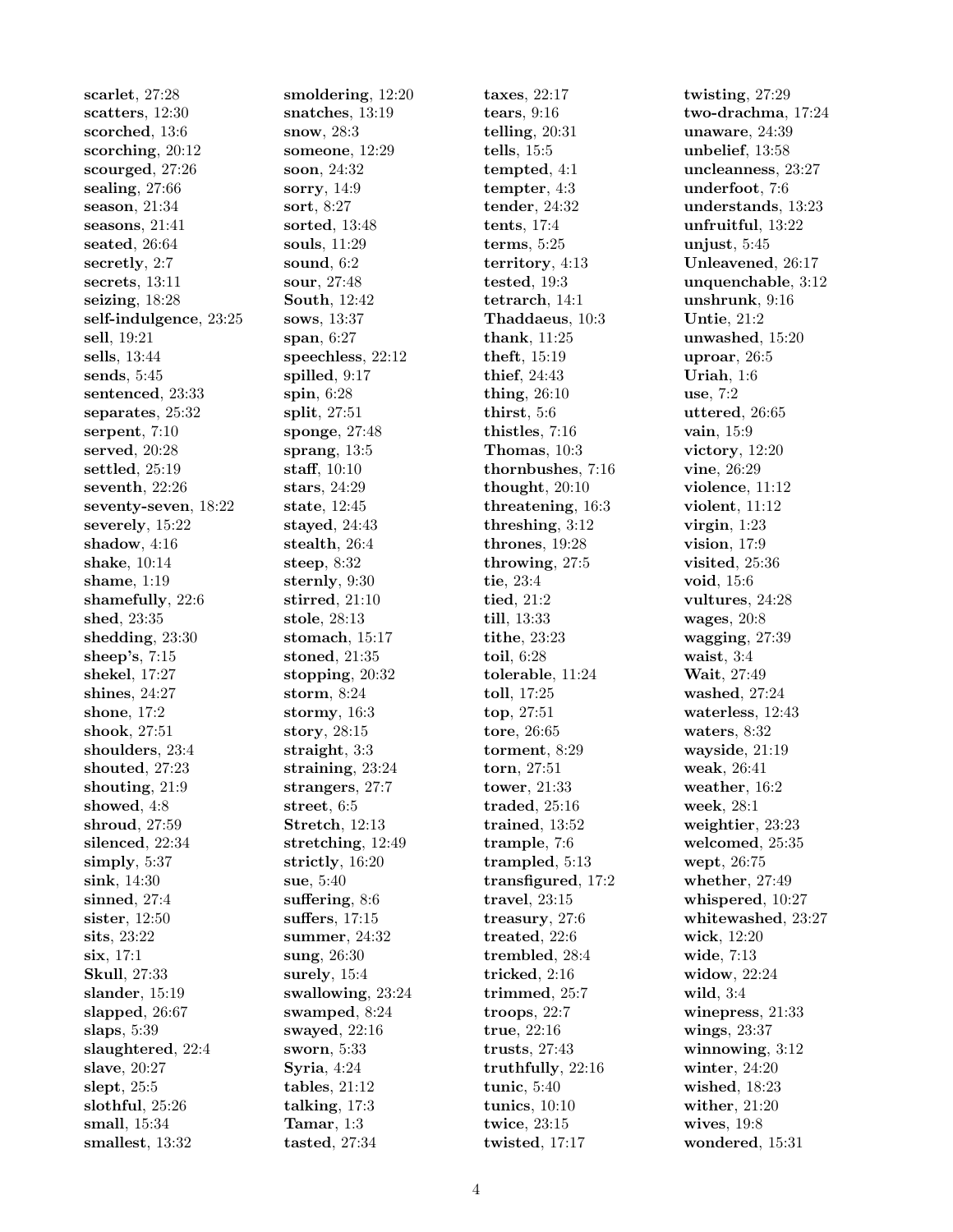wonderful, 21:15 wonders, 24:24 wore, 3:4 worked, 20:12 worker, 20:14

workers, 7:23 worthless, 25:30 wrapped, 27:59 wrath, 3:7 wretches, 21:41

yielded, 27:50 yields, 13:23 yours, 25:25 Zealot, 10:4 Zechariah, 23:35 Zerah, 1:3 Zion, 21:5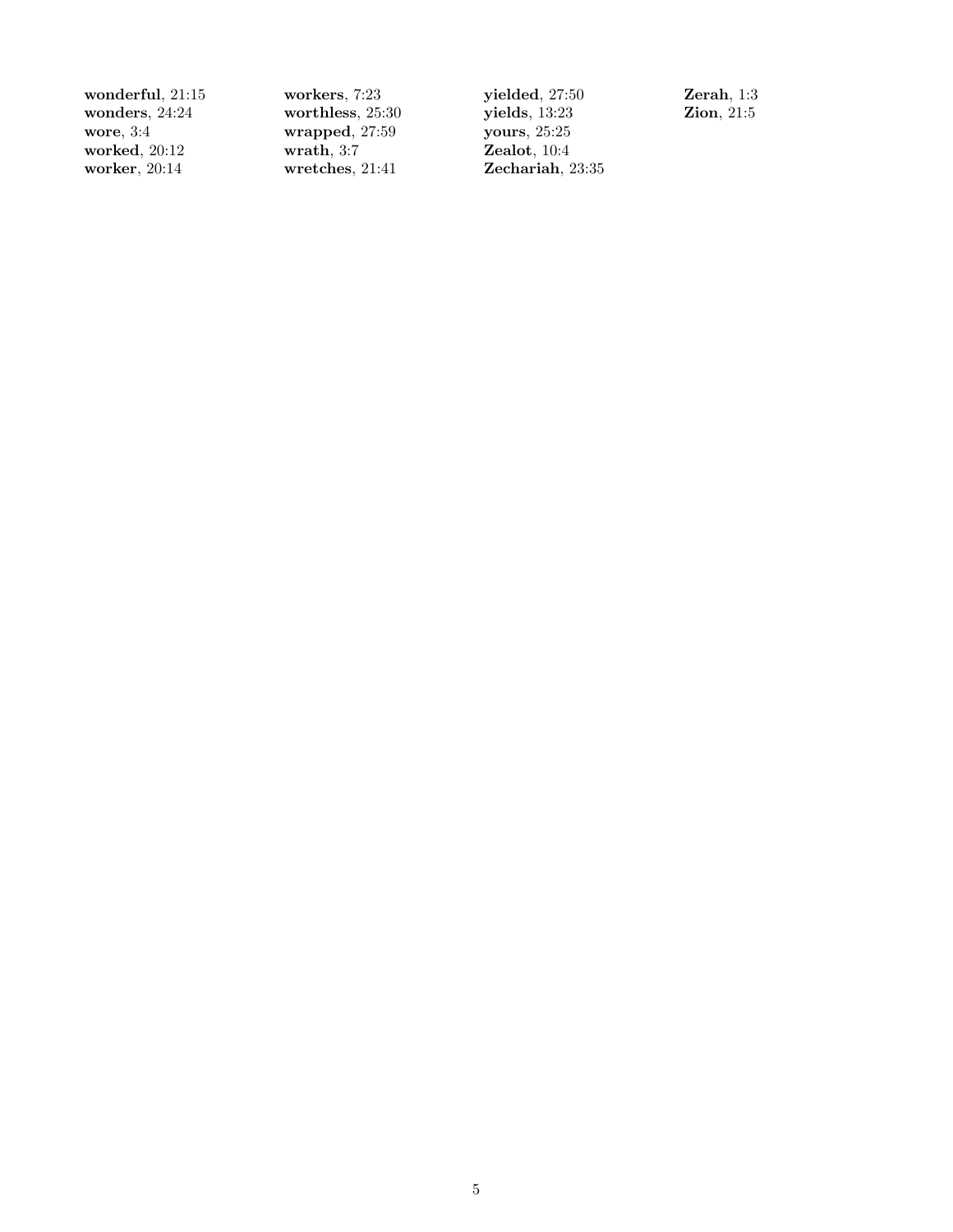## In Order of Appearance

1:1, book, genealogy 1:3, Zerah, Tamar 1:5, Rahab, Ruth 1:6, Uriah 1:18, betrothed 1:19, shame, resolved, quietly 1:20, considered, conceived 1:23, virgin, conceive, Immanuel 2:4, assembling, inquired 2:7, secretly 2:8, diligently 2:9, listening 2:10, rejoiced, exceedingly 2:11, opening, frankincense, myrrh 2:16, tricked, furious 2:18, Ramah, lamentation, Rachel 2:20, child's 2:22, Archelaus, reigning 2:23, Nazarene 3:3, paths, straight 3:4, wore, camel's, leather, belt, waist, locusts, wild, honey 3:6, river, confessing 3:7, wrath 3:9, presume 3:10, axe 3:11, mightier 3:12, winnowing, fork, clear, threshing, floor, chaff, burn, unquenchable 3:14, prevented 3:15, fitting, consented 3:16, descending, dove 4:1, tempted 4:3, tempter 4:5, pinnacle 4:8, showed, kingdoms 4:12, arrested 4:13, territory 4:16, shadow, dawned 4:18, fishermen 4:19, fishers 4:21, mending 4:24, Syria, afflicted, paralytics 4:25, Decapolis 5:5, meek 5:6, hunger, thirst

5:7, merciful 5:8, pure 5:9, peacemakers 5:11, revile, kinds 5:12, Rejoice, glad 5:13, saltiness, trampled 5:14, hill 5:15, basket 5:18, iota, dot, accomplished 5:19, relaxes 5:20, exceeds 5:21, murders 5:22, insults, fool 5:23, offering 5:24, reconciled 5:25, terms, court 5:28, looks, lustful, intent, committed 5:32, divorced 5:33, sworn 5:35, footstool 5:36, black 5:37, simply 5:39, resist, slaps, cheek 5:40, sue, tunic 5:41, forces, mile, miles 5:42, begs, refuse, borrow 5:45, sends, unjust 6:1, practicing 6:2, sound, praised 6:5, street, corners 6:6, room 6:7, heap, phrases 6:9, hallowed 6:11, daily 6:12, debts, debtors 6:16, gloomy, disfigure 6:17, anoint 6:20, destroys 6:24, devoted 6:26, barns, feeds 6:27, add, span 6:28, Consider, lilies, toil, spin 6:29, arrayed 6:30, oven 6:33, added 7:2, pronounce, use, measured 7:3, notice 7:5, hypocrite, clearly 7:6, trample, underfoot, attack 7:7, knock

7:8, knocks 7:10, serpent 7:13, wide, destruction 7:15, sheep's, inwardly, ravenous 7:16, grapes, thornbushes, figs, thistles 7:23, declare, workers 7:25, founded 7:26, sand 8:3, leprosy 8:4, proof 8:5, appealing 8:6, paralyzed, suffering 8:8, roof 8:11, recline 8:14, Peter's 8:17, illnesses 8:18, orders 8:20, Foxes, holes 8:24, storm, swamped 8:25, perishing 8:26, calm 8:27, sort, obey 8:28, Gadarenes, fierce 8:29, torment 8:30, feeding 8:32, rushed, steep, bank, waters 8:33, herdsmen, especially, happened 9:1, getting 9:3, blaspheming 9:4, hearts 9:6, pick 9:9, booth 9:10, reclining 9:12, physician 9:16, piece, unshrunk, cloth, patch, tears 9:17, burst, spilled, fresh, preserved 9:20, discharge 9:21, herself 9:23, ruler's, players, making, commotion 9:24, laughed 9:26, report 9:30, sternly 9:36, harassed, helpless 9:37, plentiful 9:38, earnestly 10:2, names, apostles 10:3, Philip,

Thomas, Alphaeus, Thaddaeus 10:4, Zealot 10:5, Samaritans 10:8, cleanse, paying 10:9, Acquire, copper, belts 10:10, bag, tunics, staff, laborer 10:14, shake, dust 10:15, Gomorrah 10:16, doves 10:17, courts 10:18, dragged, governors 10:21, parents 10:25, malign 10:27, dark, whispered, housetops 10:29, apart 10:30, hairs, numbered 10:32, acknowledges, acknowledge 10:33, denies 10:35, daughter-in-law 10:41, prophet's 11:5, deaf, news, preached 11:8, dressed 11:10, messenger 11:11, arisen 11:12, violence, violent, force 11:13, prophesied 11:14, accept 11:16, compare, playmates 11:17, played, dance, sang, dirge 11:19, glutton, drunkard 11:20, denounce 11:21, Chorazin, Bethsaida, ago, sackcloth, ashes 11:23, Hades 11:24, tolerable 11:25, declared, thank 11:26, gracious 11:27, handed, chooses, reveal 11:28, labor, laden 11:29, gentle, lowly, souls 12:1, grainfields, pluck 12:4, Presence 12:5, profane 12:10, accuse 12:11, lift 12:13, Stretch

Bartholomew,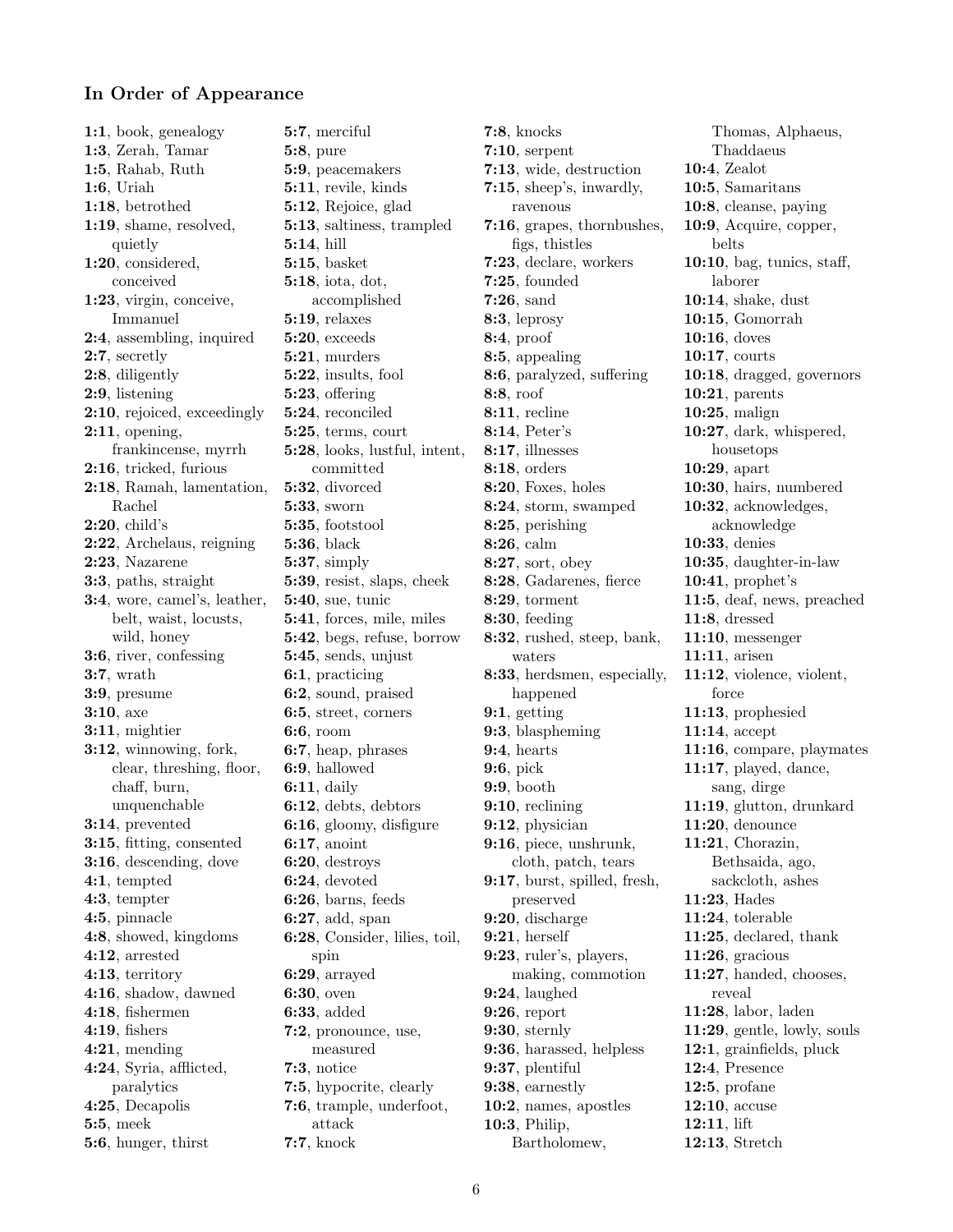12:14, conspired 12:19, quarrel 12:20, bruised, smoldering, wick, quench, victory 12:21, hope 12:27, judges 12:29, someone, goods, binds 12:30, scatters 12:36, careless 12:40, belly 12:41, Nineveh 12:42, queen, South, ends 12:43, waterless 12:45, dwell, state 12:49, stretching 12:50, sister 13:2, beach 13:4, devoured 13:5, sprang 13:6, scorched 13:7, grew, choked 13:8, produced 13:11, secrets 13:14, prophecy 13:15, dull, barely, closed 13:17, longed 13:19, snatches 13:21, persecution, arises 13:22, cares, deceitfulness, riches, proves, unfruitful 13:23, understands, yields 13:30, bundles 13:32, smallest, larger, garden 13:33, measures, flour, till, leavened 13:37, sows 13:41, law-breakers 13:44, sells, buys 13:45, merchant, fine 13:46, finding, pearl 13:47, kind 13:48, sorted, containers 13:52, trained 13:55, carpenter's 13:58, unbelief 14:1, tetrarch 14:2, miraculous 14:3, Philip's 14:6, Herod's, birthday, danced, company 14:7, promised 14:8, Prompted 14:9, sorry, oaths

14:10, beheaded 14:12, buried 14:24, beaten 14:25, fourth 14:26, ghost 14:30, sink 14:32, ceased 14:34, Gennesaret 14:35, recognized 14:36, implored 15:4, reviles, surely 15:5, tells 15:6, void 15:8, honors, lips 15:9, vain, doctrines 15:13, plant, rooted 15:17, stomach, expelled 15:18, proceeds 15:19, theft, slander 15:20, unwashed 15:22, Canaanite, severely 15:25, help 15:26, children's 15:27, crumbs 15:31, wondered 15:32, faint 15:34, small 15:35, directing 15:39, Magadan 16:2, fair, weather 16:3, stormy, threatening 16:5, forgotten 16:8, fact 16:11, fail 16:13, Caesarea, Philippi 16:17, Bar-Jonah 16:18, prevail 16:19, keys 16:20, strictly, charged 16:22, rebuke 16:23, hindrance 16:26, profit, gains, forfeits 16:27, repay 17:1, six 17:2, transfigured, shone 17:3, talking 17:4, tents 17:5, bright, overshadowed 17:8, lifted 17:9, vision 17:11, restore 17:15, suffers 17:17, faithless, twisted 17:18, boy 17:24, two-drachma 17:25, toll

17:26, free 17:27, However, hook, shekel 18:6, millstone, fastened, neck 18:7, necessary 18:13, rejoices 18:15, fault, listens 18:16, established, evidence 18:17, Gentile 18:22, seventy-seven 18:23, wished 18:25, payment 18:26, knees, imploring 18:28, denarii, seizing, owe 18:31, reported 18:34, anger, jailers 19:3, tested, one's, cause 19:4, created, female 19:6, joined 19:8, hardness, wives 19:14, hinder 19:16, deed 19:20, lack 19:21, sell, possess 19:23, difficulty 19:24, needle 19:27, reply 19:28, thrones, judging 19:29, lands 20:1, early, hire 20:2, agreeing 20:3, marketplace 20:8, foreman, wages 20:10, thought 20:11, receiving, grumbled 20:12, worked, equal, borne, scorching, heat 20:14, worker 20:15, begrudge, generosity 20:19, flogged 20:23, grant 20:25, exercise 20:27, slave 20:28, served, ransom 20:29, Jericho 20:30, roadside, passing 20:31, telling 20:32, stopping 20:34, recovered 21:1, Bethphage 21:2, front, tied, Untie 21:3, needs 21:5, Zion, humble, mounted, foal, beast

21:9, shouting, highest 21:10, stirred 21:12, drove, overturned, tables, money-changers, pigeons 21:13, den 21:15, wonderful 21:16, babies, praise 21:17, lodged 21:18, returning 21:19, wayside, ever 21:20, wither 21:25, discussed 21:32, change, minds 21:33, fence, winepress, tower, leased 21:34, season 21:35, stoned 21:37, Finally, respect 21:38, heir, inheritance 21:41, wretches, miserable, seasons 21:42, builders, rejected, cornerstone, Lord's, marvelous 21:43, producing 21:44, crush 21:45, perceived 21:46, although 22:4, dinner, oxen, fat, calves, slaughtered 22:5, attention, farm, business 22:6, treated, shamefully 22:7, troops, murderers 22:9, main, invite 22:10, hall 22:12, speechless 22:13, attendants 22:15, entangle 22:16, Herodians, true, truthfully, care, anyone's, opinion, swayed, appearances 22:17, taxes 22:18, malice 22:19, coin 22:20, likeness, inscription 22:21, render, God's 22:24, dies, widow 22:25, married 22:26, seventh 22:34, silenced 22:35, lawyer 22:40, depend 22:46, dare, questions